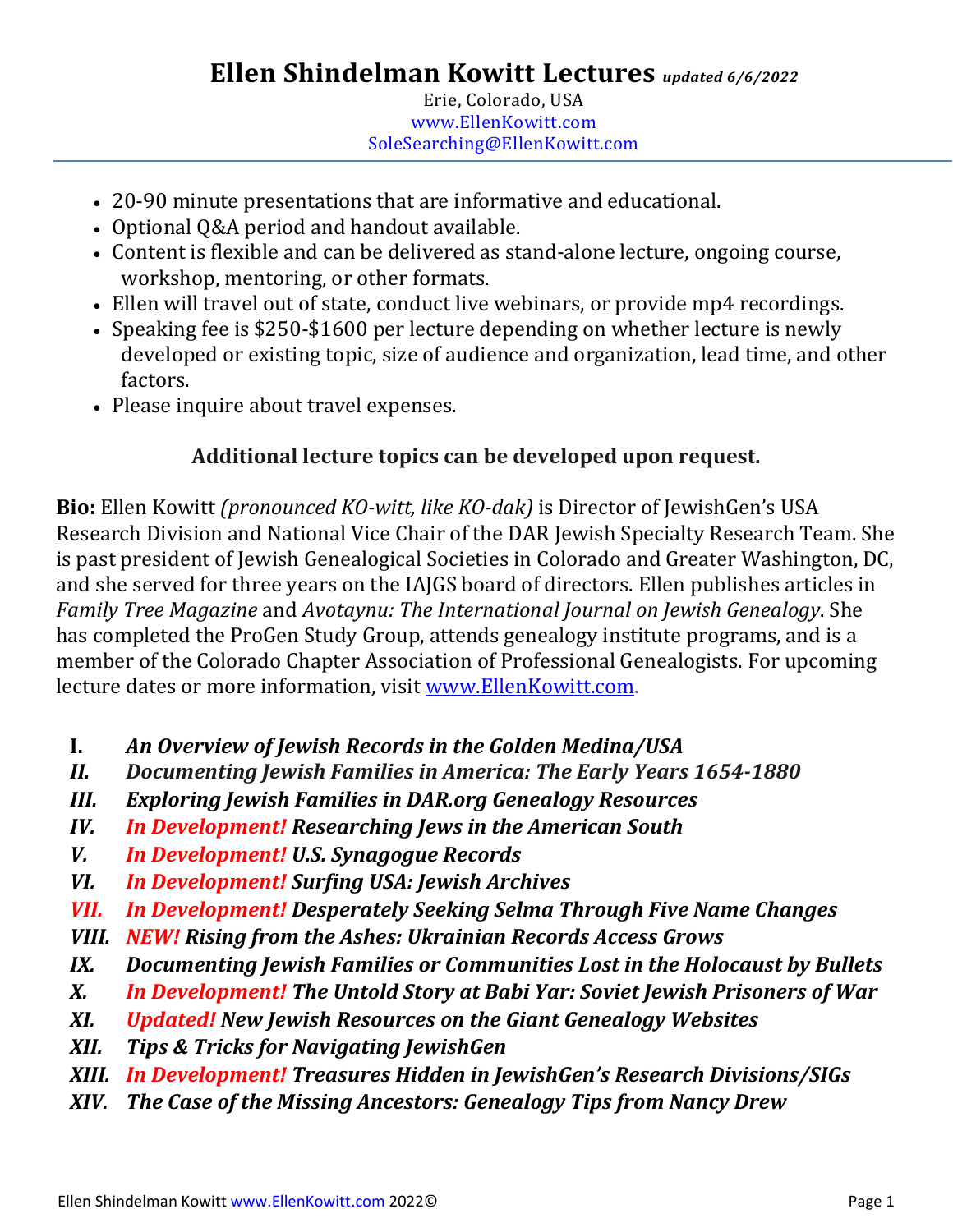- *XV. Secrets for Researching Jewish Genealogy Revealed (alternate titles: What's Jewish About Jewish Genealogy; Getting Started Tracing Your Jewish Roots; Introduction to Jewish Genealogy)*
- *XVI. Tracing Jews Who Coughed Their Way West*
- *I. An Overview of Jewish Records in the Golden Medina/USA*

Documenting Jewish communities in the United States not only includes Jewish cemeteries and synagogue memorial plaques, there are congregational records including vital records and Sephardic-liturgy Escabot lists, mohel registers, Jewish hospital and funeral home records, Jewish clubs and organizational materials, and more to be uncovered. This lecture showcases search techniques and websites where these Jewish genealogical gems may be found in archives, newspapers, rare books, or elsewhere. Featuring examples from the American Jewish Historical Society, the American Jewish Archives, regional Jewish historical society archives such as The Bremen Museum and DU's Beck Archive, state archives, *FamilySearch*, *WorldCat*, and more.

- *II. Documenting Jewish Families in America: The Early Years 1654-1880* Similar to *An Overview of Jewish Records in the Golden Medina/USA,* this lecture focuses on resources and strategies for researching early American Jewish families.
- *III. Exploring Jewish Families in DAR.org Genealogy Resources* Considering application in the Daughters of the American Revolution lineage society but didn't think your ancestors qualify? DAR's current efforts to *Rise and Shine for America* actively encourage new applications from a variety of heritage groups including women descending from African-American, Native Ame rican, Jewish, Spanish, French, and German settlers. Come hear about the Lineage Committee Specialty Research Task Forces actively developing resources and assisting in the location of documentation for daughters and prospective members descending from populations typically not emphasized in the past. DAR materials for genealogical research will be outlined and online access for members and non-members discussed.

### PUBLISHED ARTICLE:

"Bridging Daughters of the American Revolution and Jewish Genealogists" Fall 2020 *Avotaynu: The International Review of Jewish Genealogy*

#### *IV. In Development! Researching Jews in the American South*

Overview and historical timeline of Jews in America featuring Richmond, with descriptions about Jewish archival collections and other resources. To include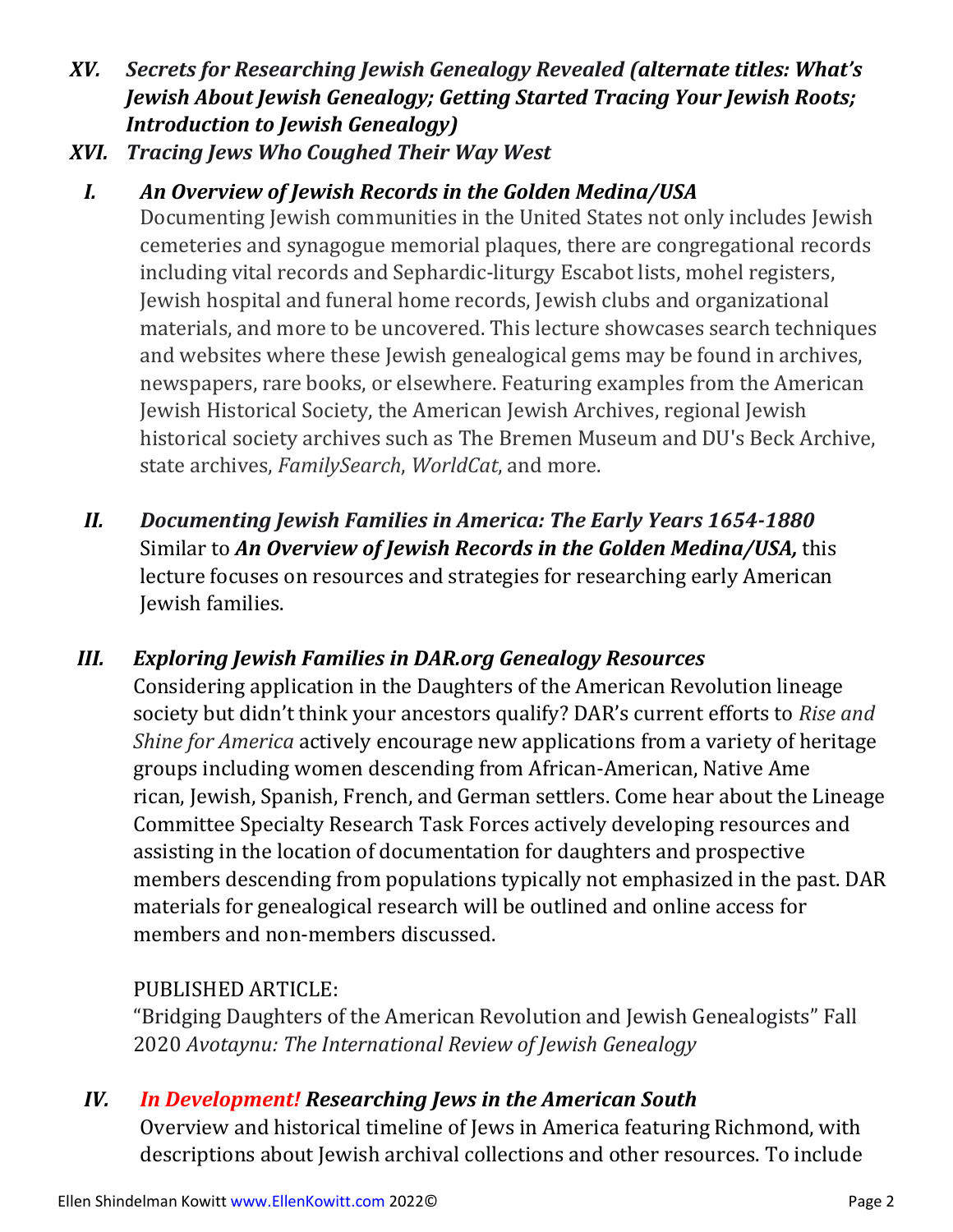timeline of Jews in America 1654-present; Earliest Jewish Synagogues; Earliest Jewish Cemeteries; Jews in the American Revolution; Jews in the Civil War; Jewish Archival Collections; Other resources for researching Jews Jews in the South; and The Jewish History of Richmond.

### *V. In Development! U.S. Synagogue Records*

### *VI. In Development! Surfing USA: Jewish Archives*

*VII. In Development! Desperately Seeking Selma Through Five Name Changes* Estranged from family, tracing my great grandmother Selma from her 1893 East Prussian birth to an unknown demise in Chicago post 1941 was challenging. Explore U.S. and Prussian resources, methodology and strategies used including family lore, skipping a generation, timing, the kindness of strangers, filling in the story, and lessons learned.

#### *VIII. NEW! Rising from the Ashes: Ukrainian Records Access Grows*

Records access was already exploding in Ukraine prior to the 2022 Russian-Ukrainian Conflict beginning. Now, cameras are actively digitizing even more. Learn about efforts by the Ukrainian State Archives, FamilySearch, Alex Krakovsky, SUCHO, JewishGen's Ukraine SIG, and others. Additional useful websites and partnerships will be outlined and challenges in language addressed. Takeaway strategies to update your research plan for success.

# *IX. Documenting Jewish Families or Communities Lost in the Holocaust by Bullets*

English speakers can now learn details about what happened to relatives or a community in the Holocaust by Bullets. Knowing and sharing your story is more important than ever in a world of continued genocide, and as a generation of survivors and eyewitnesses pass away. Review documentation from this important era including access to Russian Extraordinary Commission files; Yahad-In Unum eyewitness video; USC Shoah Foundation and other recorded survivor testimonies; Yizkor Books; Yad Vashem; USHMM; National Library of Israel; local community resources; and more.

PUBLISHED ARTICLE: "Yahad-In Unum Documents Holocaust Mass Gravesites in Nine Countries" Feb 2019 *Avotaynu: The International Review of Jewish Genealogy*

### *X. In Development! The Untold Story at Babi Yar: Soviet Jewish Prisoners of War*

### *XI. Updated! New Jewish Resources on the Giant Genealogy Websites*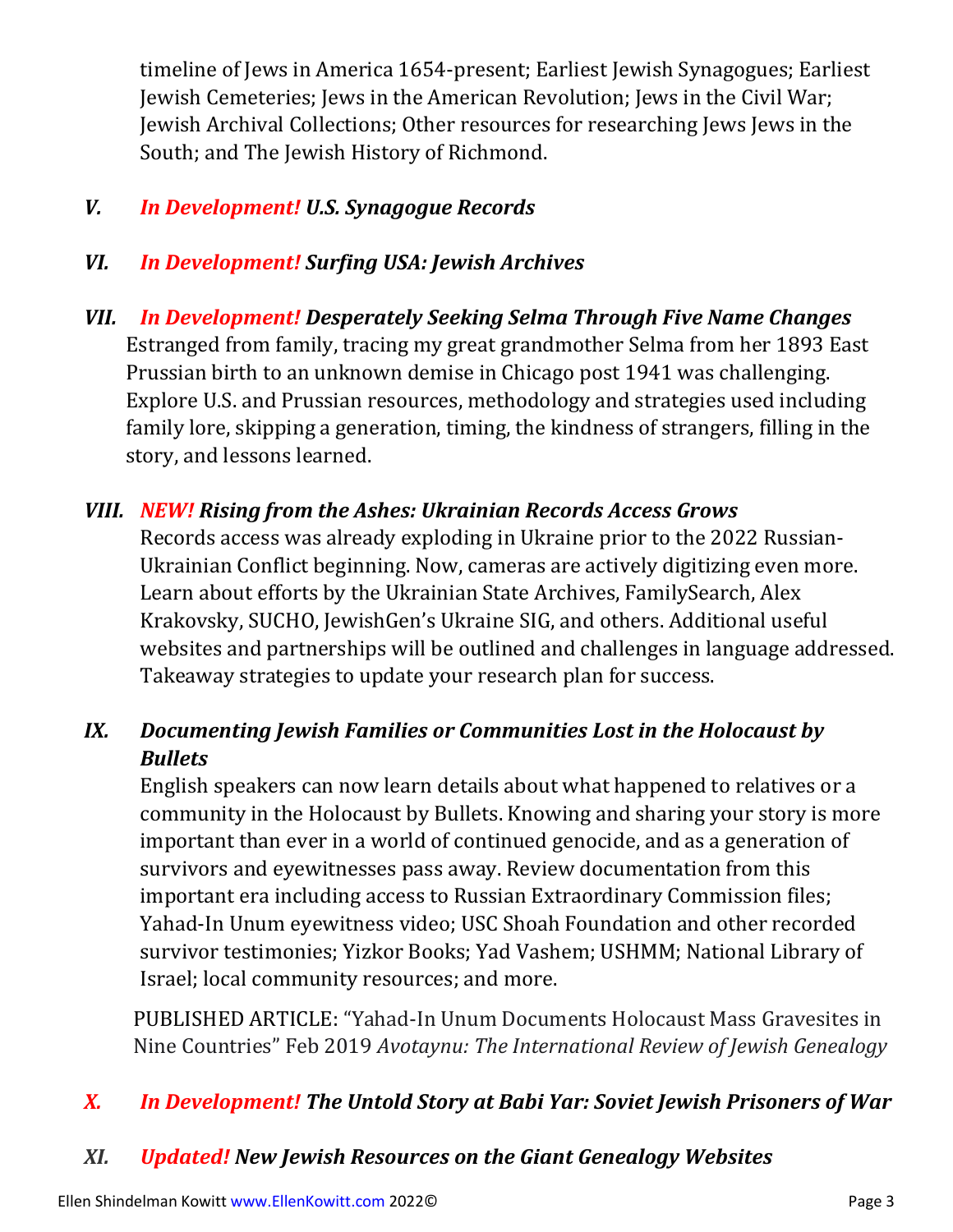Enjoy this updated comparative overview of Jewish record collections and research tools found on the global powerhouse websites referred to as "Genealogy Giants." Comparing Ancestry, *FamilySearch*, *Findmypast*, and *MyHeritage,* this lecture includes many substantive record examples. Learn how each site can be helpful for documenting Jewish families, and get tips on each site's best features or challenges. Current *JewishGen* partnerships with *Ancestry* and *MyHeritage* are featured.

PUBLISHED ARTICLE: "Jewish Resources on the Giants: Ancestry.com, FamilySearch.org, Findmypast.com, and MyHeritage.com" Aug 2019 *Avotaynu: The International Review of Jewish Genealogy with Sunny Morton*

# *XII. Tips & Tricks for Navigating JewishGen*

JewishGen.org is the global home for Jewish genealogy with over 30 million searchable records and indexes, educational and language tools, networking, and more. This free website contains a wealth of treasures to navigate through the complexities of Jewish names and origins, but where to begin? Or, what are you missing? Some geographical resources are valuable for researchers of any faith background and should not be overlooked. Join veteran Jewish records pro and Director of JewishGen's USA Research Division, Ellen Kowitt as she provides an overview and shares examples of hidden gems to help maximize your time and search.

- *XIII. In Development! Treasures Hidden in JewishGen's Research Divisions/SIG* This introduction and overview of 24 JewishGen research divisions (also known as special interest groups or SIGs) will detail strengths, features, and differences on each website and database.
- *XIV. The Case of the Missing Ancestors: Genealogy Tips from Nancy Drew* For fans of the girl sleuth, or newcomers to her mysteries, this entertaining "then and now" lecture showcases genealogy resources found in the text of the classic Nancy Drew series which may have profoundly influenced generations of future genealogy enthusiasts. Contemporary digitized records, photographs, and maps, as well as archival collections, cemeteries, and newspapers that Nancy would likely use today are detailed. Join us on an adventure around the world exploring old and new tools of the trade including tackling foreign languages and finding clues and records in non-traditional places!

PUBLISHED ARTICLE: "The Case of the Missing [Ancestors:](https://www.familytreemagazine.com/premium/nancy-drew-genealogy-detective/) 8 Genealogy Tips from Nancy [Drew"](https://www.familytreemagazine.com/premium/nancy-drew-genealogy-detective/) Jan/Feb 2021 *Family Tree Magazine*